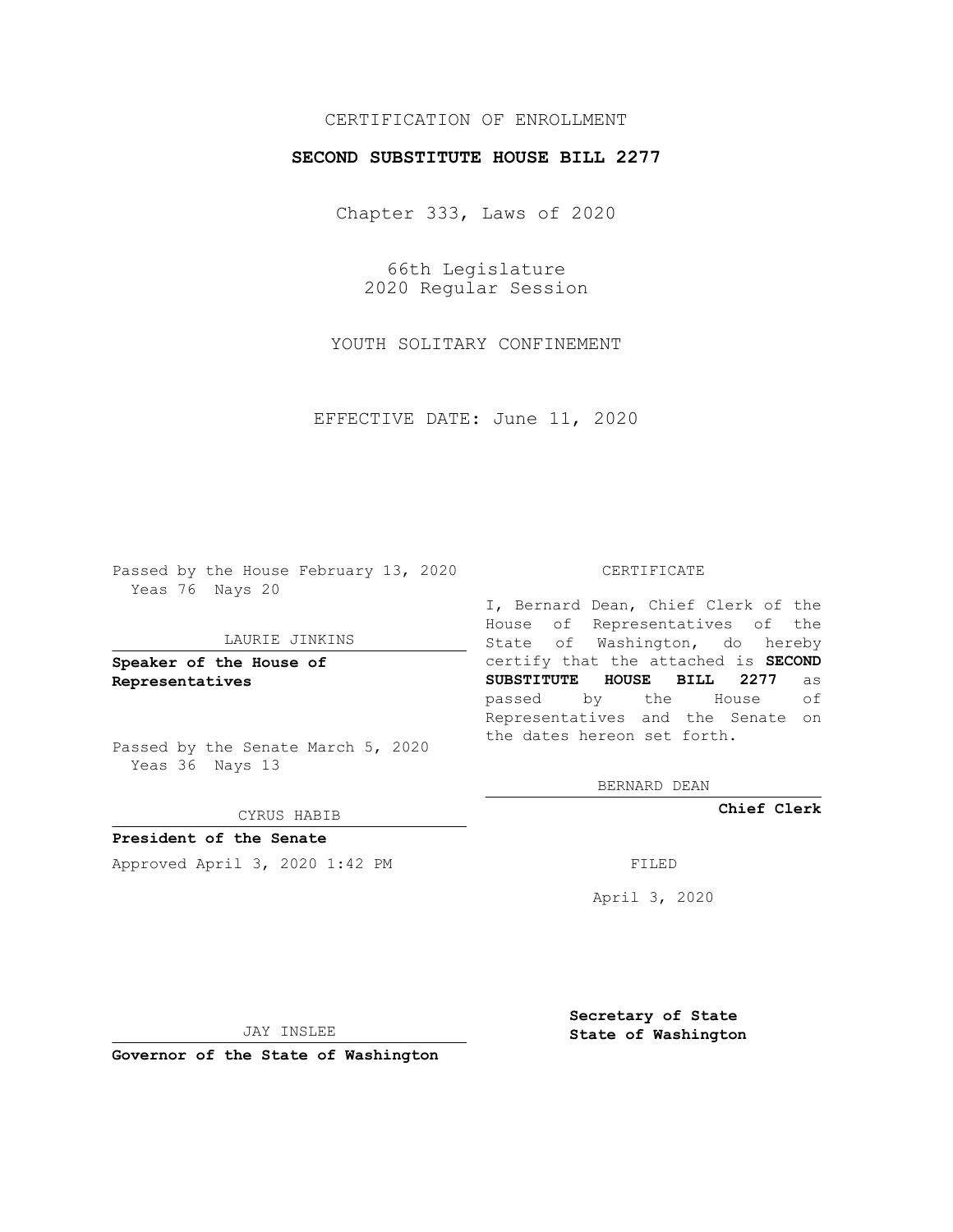### **SECOND SUBSTITUTE HOUSE BILL 2277**

Passed Legislature - 2020 Regular Session

## **State of Washington 66th Legislature 2020 Regular Session**

**By** House Appropriations (originally sponsored by Representatives Peterson, Ortiz-Self, Frame, Goodman, Kilduff, Callan, Senn, Lovick, Thai, Fitzgibbon, Leavitt, Ryu, Appleton, Valdez, Davis, Ormsby, Macri, Doglio, Gregerson, and Pollet; by request of Attorney General)

READ FIRST TIME 02/11/20.

 AN ACT Relating to youth solitary confinement; amending RCW 13.04.116; and adding a new chapter to Title 13 RCW.

BE IT ENACTED BY THE LEGISLATURE OF THE STATE OF WASHINGTON:

 NEW SECTION. **Sec. 1.** LEGISLATIVE FINDINGS. (1) The legislature finds that prolonged isolation for juveniles may cause harm. Prolonged solitary confinement has also been shown as ineffective at reducing behavioral incidents and may increase anxiety and anger in youth.

 (2) Creating alternative solutions to solitary confinement for juveniles will further protect the well-being of juveniles in all detention facilities and institutions and enhance the rehabilitative goals of Washington's juvenile justice system. This act seeks to end the use of solitary confinement in juvenile facilities when used as a form of punishment or retaliation. This act also seeks to limit placement in isolation, except in the circumstances outlined in section 3 of this act. Juvenile institutions and detention facilities must implement a system of graduated interventions to avoid the use of solitary confinement. Less restrictive forms of confinement should be used to regulate the behavior of juveniles in institutions and 20 detention facilities.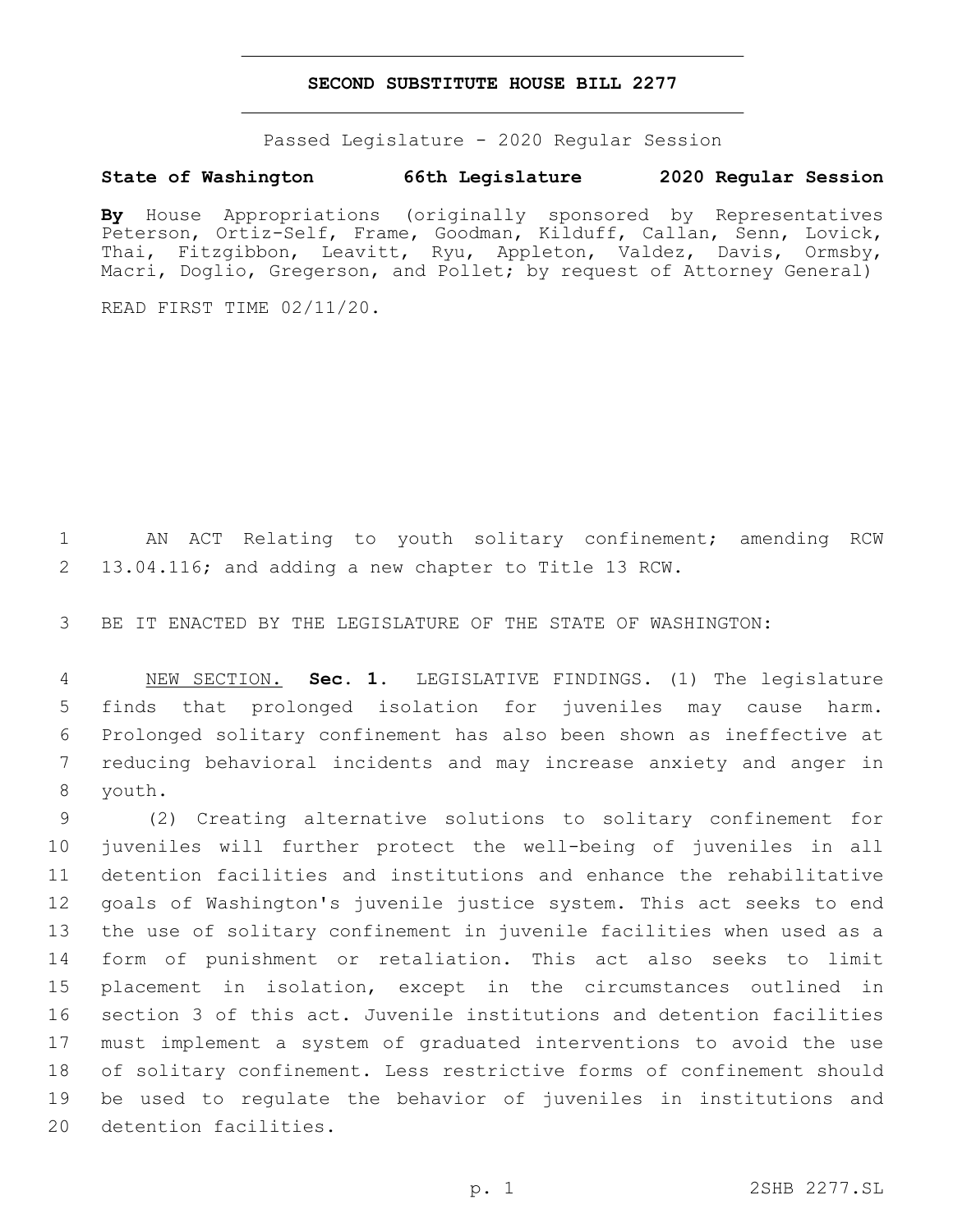(3) The legislature intends to prevent the use of solitary confinement and, in the limited instances of isolation, ensure that the use advances the rehabilitative goals of Washington's juvenile justice system, and that it is not used as a punitive measure.

 NEW SECTION. **Sec. 2.** DEFINITIONS. The definitions in this section apply throughout this chapter unless the context clearly requires otherwise.

 (1) "Department" means the department of children, youth, and 9 families.

10 (2) "Detention facility" means:

(a) Any detention facility as defined under RCW 13.40.020; and

 (b) Any juvenile correctional facility under alternative administration operated by a consortium of counties under RCW 14 13.04.035.

 (3) "Imminent harm" means immediate and impending threat of a 16 person causing bodily injury to self or others.

(4) "Institution" has the same meaning as in RCW 13.40.020.

 (5) "Isolation" means confinement that occurs (a) when a youth is separated from the youth population and placed in a room for longer than fifteen minutes for the purpose of discipline, behavior modification, or due to an imminent threat to the safety of the youth or others; and (b) in a room other than the room assigned to the youth for sleeping. Juveniles are in isolation from the moment they are separated from others until they have rejoined the population. Juveniles who are pregnant shall not be put into isolation. Maintaining appropriate gender separation does not constitute isolation.27

(6) "Juvenile" means:28

 (a) Any individual who is under the chronological age of eighteen 30 years; and

 (b) Any individual under the chronological age of twenty-five years who is confined in an institution, including an individual 33 confined in an institution under RCW 72.01.410.

 (7) "Juvenile court administrator" means an administrator 35 appointed pursuant to RCW 13.04.035.

 (8) "Room confinement" means a juvenile is separated from the youth population and placed in a room or cell that the juvenile is assigned to for sleeping, other than during normal sleeping hours or interim rest hours. "Room confinement" does not include time a youth

p. 2 2SHB 2277.SL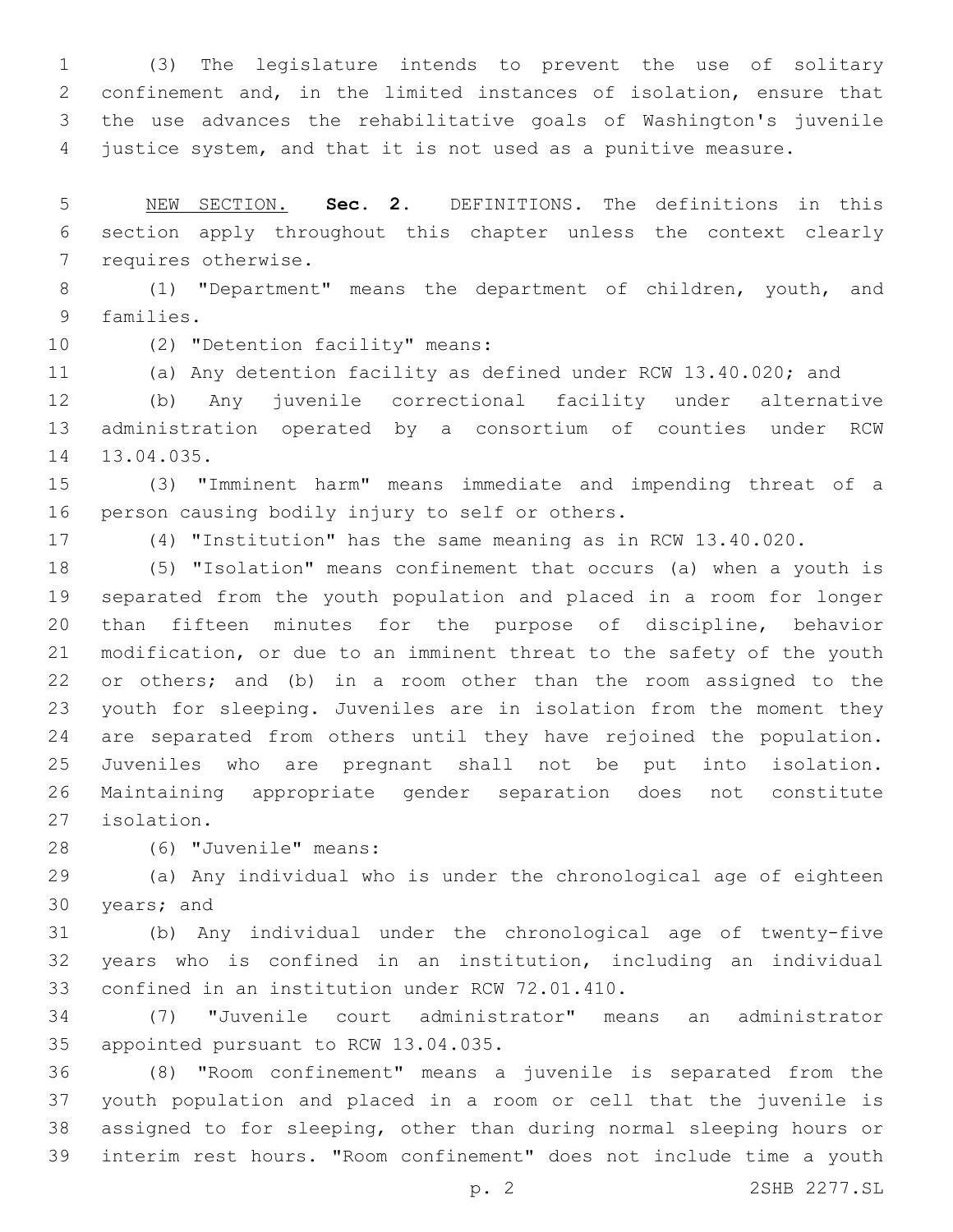requests to spend in his or her room or rest periods in between facility programming. Juveniles are in room confinement from the moment they are separated from others until they are permitted to 4 rejoin the population.

 (9) "Solitary confinement" means a youth is involuntarily separated from the youth population and placed in a room or cell other than the room assigned to the youth for sleeping for longer than fifteen minutes for punitive purposes. Different terminology 9 does not exempt practice from being "solitary confinement."

 NEW SECTION. **Sec. 3.** PROCESS AND EXCEPTIONS. (1) The use of solitary confinement for juveniles in a detention facility or institution is prohibited.

 (2) A juvenile may only be placed in isolation or room confinement in a detention facility or institution as authorized in 15 this section.

 (a)(i) Total isolation and room confinement of a juvenile shall be limited in duration to no more than four hours in any twenty-four hour period. Detention facilities and institutions can exceed those four hours, including if the extension is necessary due to subsequent or multiple incidents, if the following requirements are met:

 (A) The reason for isolation or room confinement is documented, including the basis for the extension, the date and time the juvenile was first placed in isolation or room confinement, and when the 24 juvenile is eventually released from isolation or room confinement;

 (B) An individualized plan that includes the goals and objectives to be met in order to reintegrate the juvenile to the general 27 population is developed;

 (C) The detention facility or institution superintendent or his or her designee provides documented authorization every four hours 30 thereafter.

 (ii) A medical and mental health assessment may occur after the juvenile's release so as not to extend his or her time in isolation 33 or confinement.

 (iii) If the total isolation or room confinement exceeds twenty- four hours, then the secretary, or his or her designee, of the department or the juvenile court administrator must provide 37 documented authorization.

 (b) Each juvenile placed in isolation or room confinement shall be visually checked at least every fifteen minutes, and staff shall

p. 3 2SHB 2277.SL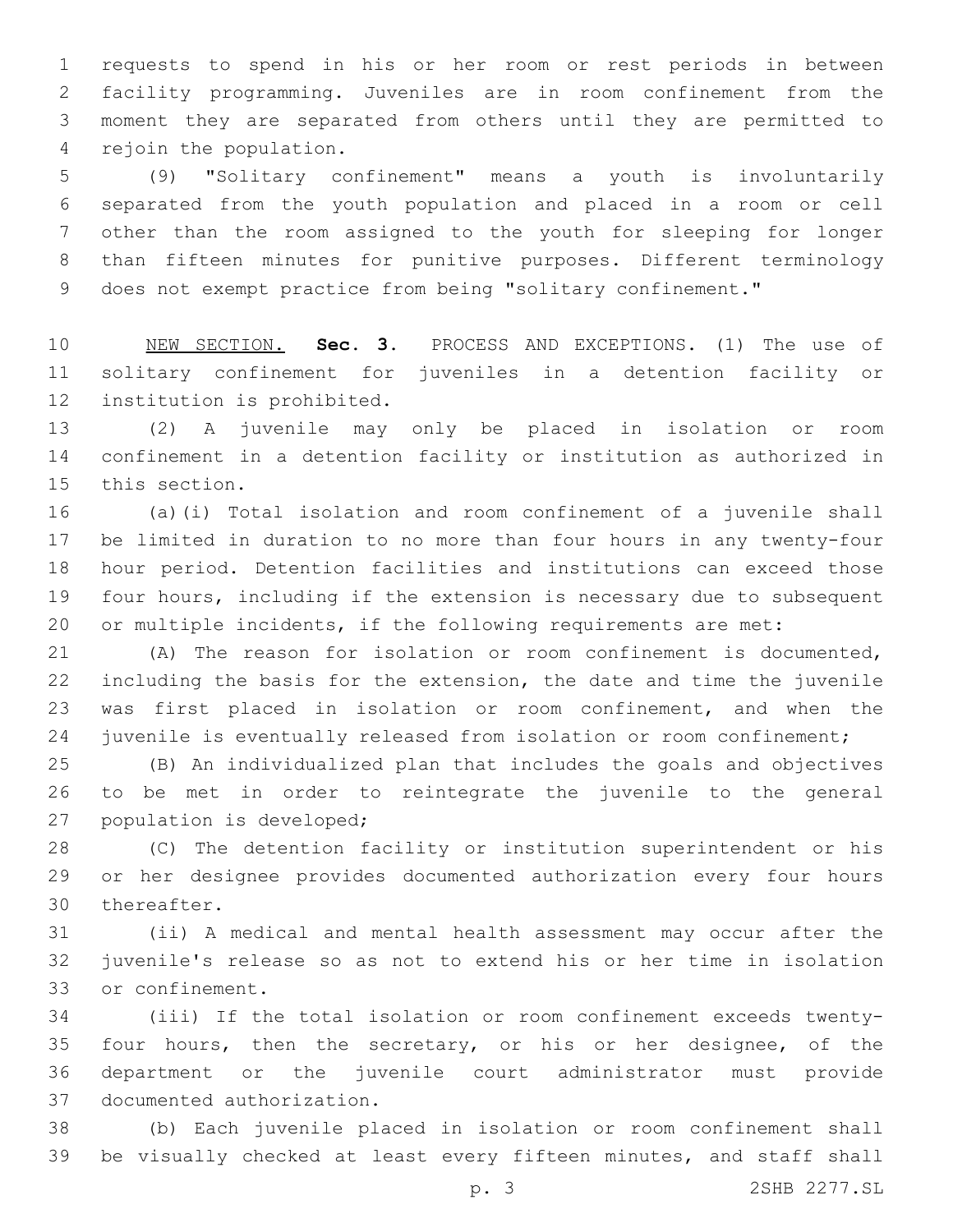attend to the needs of the juvenile at that time. Staff shall attempt to communicate with an awake juvenile during required checks to evaluate and encourage the juvenile on the goals and objectives the juvenile needs to achieve in order to be released from isolation or room confinement.5

6 (c) Every instance of isolation and room confinement shall be 7 documented in accordance with section 5 or 6 of this act.

8 (d) When a juvenile is placed in isolation or under room 9 confinement, the juvenile must have access to:

(i) Clothing;10

- 11 (ii) Mattress and bedding;
- 12 (iii) Medication under staff supervision;

13 (iv) A toilet and sink at least hourly;

14 (v) A bath or shower at least daily;

15 (vi) Necessary mental health services; and

 (vii) Reading material, paper, writing material, envelopes, and treatment material, unless precluded by suicide precaution level or the items would hinder staff efforts to resolve the problems that 19 caused isolation or room confinement.

20 (e) Staff must remove the juvenile from isolation and room 21 confinement when one of the following requirements is met:

22 (i) The purpose of the confinement is met;

23 (ii) The desired behavior is evident; or

 (iii) The juvenile has been evaluated by a professional who has determined the juvenile is no longer an imminent risk to self, staff, or the general population. The institution or detention facility may 27 designate who counts as a professional.

28 (f) Isolation can be used when:

29 (i) Isolation is necessary to prevent imminent harm based on the 30 juvenile's behavior, and less restrictive alternatives were 31 unsuccessful;

32 (ii) The juvenile needs to be held in isolation awaiting transfer 33 of facilities;

34 (iii) The juvenile needs to be placed in isolation overnight due 35 to disruptive behavior that prevents the nighttime routine of other 36 juvenile residents; or

37 (iv) It is necessary to respond to an escape attempt.

38 (g) Room confinement can be used when it is necessary to prevent 39 behavior that causes disruption of the detention facility or 40 institution, but the behavior does not rise to the level of imminent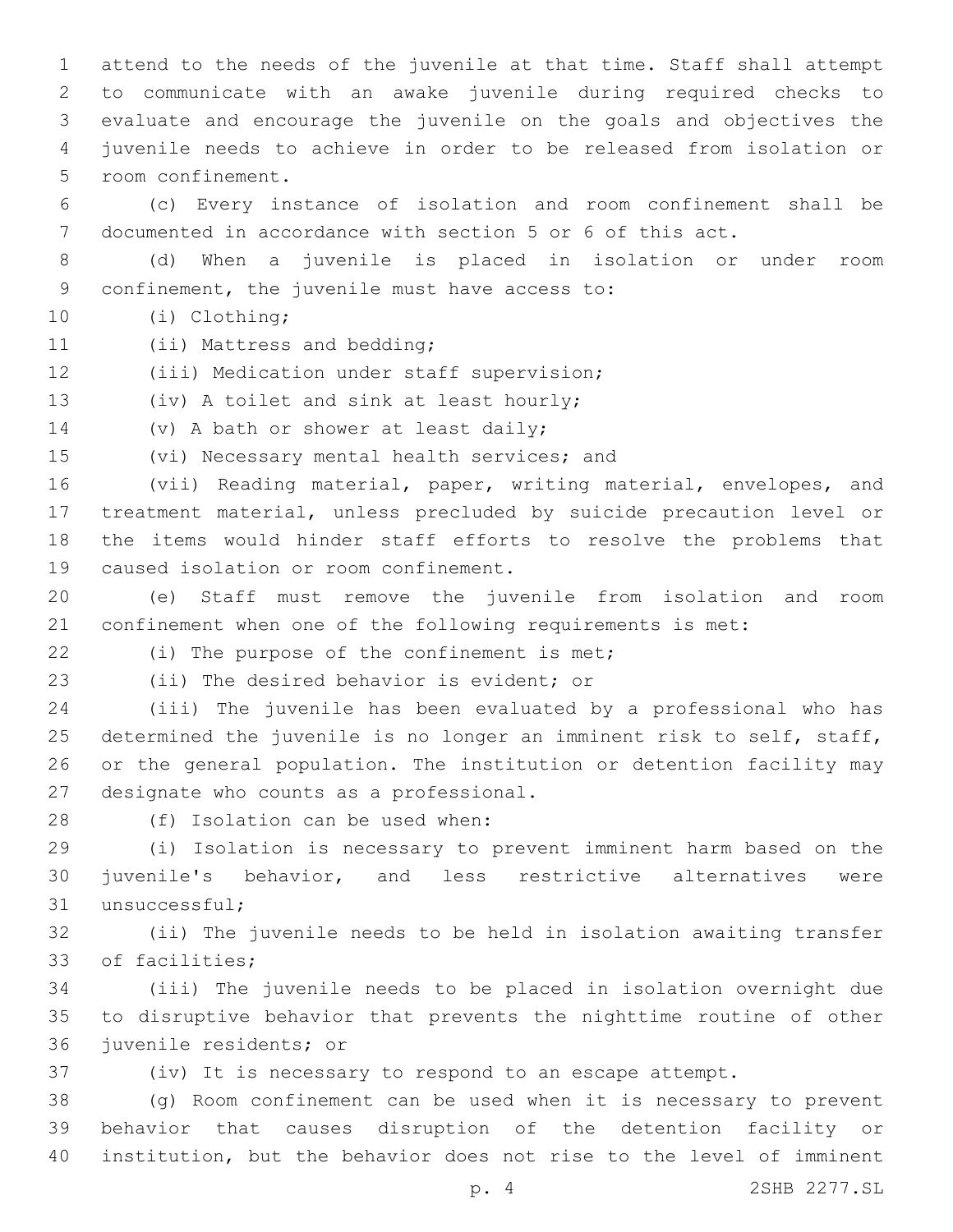harm including, but not limited to, behavior that may constitute a 2 violation of law.

 (3) Nothing in this section requires that juveniles be placed 4 with adults while in custody.

 NEW SECTION. **Sec. 4.** MODEL POLICY. (1) The department shall, by July 1, 2021, adopt a model policy prohibiting the use of solitary confinement of juveniles in detention facilities and institutions, with the goal of also limiting the use and duration of isolation and room confinement. In determining the model policy, the department must consult with appropriate stakeholders including, but not limited 11 to, juvenile court administrators, impacted youth, and representatives of staff. At a minimum, the model policy must include:

 (a) Isolation. Isolation may only be used as a last resort when less restrictive methods have not been effective. Where needed, medical professionals must assess or evaluate any juvenile in isolation as soon as possible after the juvenile is placed in isolation, and qualified mental health professionals must evaluate and develop a care plan for juveniles placed in isolation to prevent self-harm as soon as possible after the juvenile is placed in isolation. The model policy must include measures to prevent the use 22 of isolation, while protecting the safety and security of incarcerated juveniles and their peers, the staff of the detention facilities and institutions, other persons who work in the detention 25 facilities and institutions, and visitors.

 (b) Room confinement. Room confinement is the preferred option for maladaptive or negative behavior. Staff will use the least amount of time to meet the purpose of the intervention. The model policy must include measures to prevent the use of room confinement, while protecting the safety and security of incarcerated juveniles and their peers, the staff of the detention facilities and institutions, other persons who work in the detention facilities and institutions, 33 and visitors.

 (2) By December 1, 2021, the detention facility or institution shall review and either (a) adopt the model policy established in this section or (b) notify the department of the reasons the detention facility or institution will not adopt the model policy, including how the detention facility or institution's policies and 39 procedures differ from the model policy.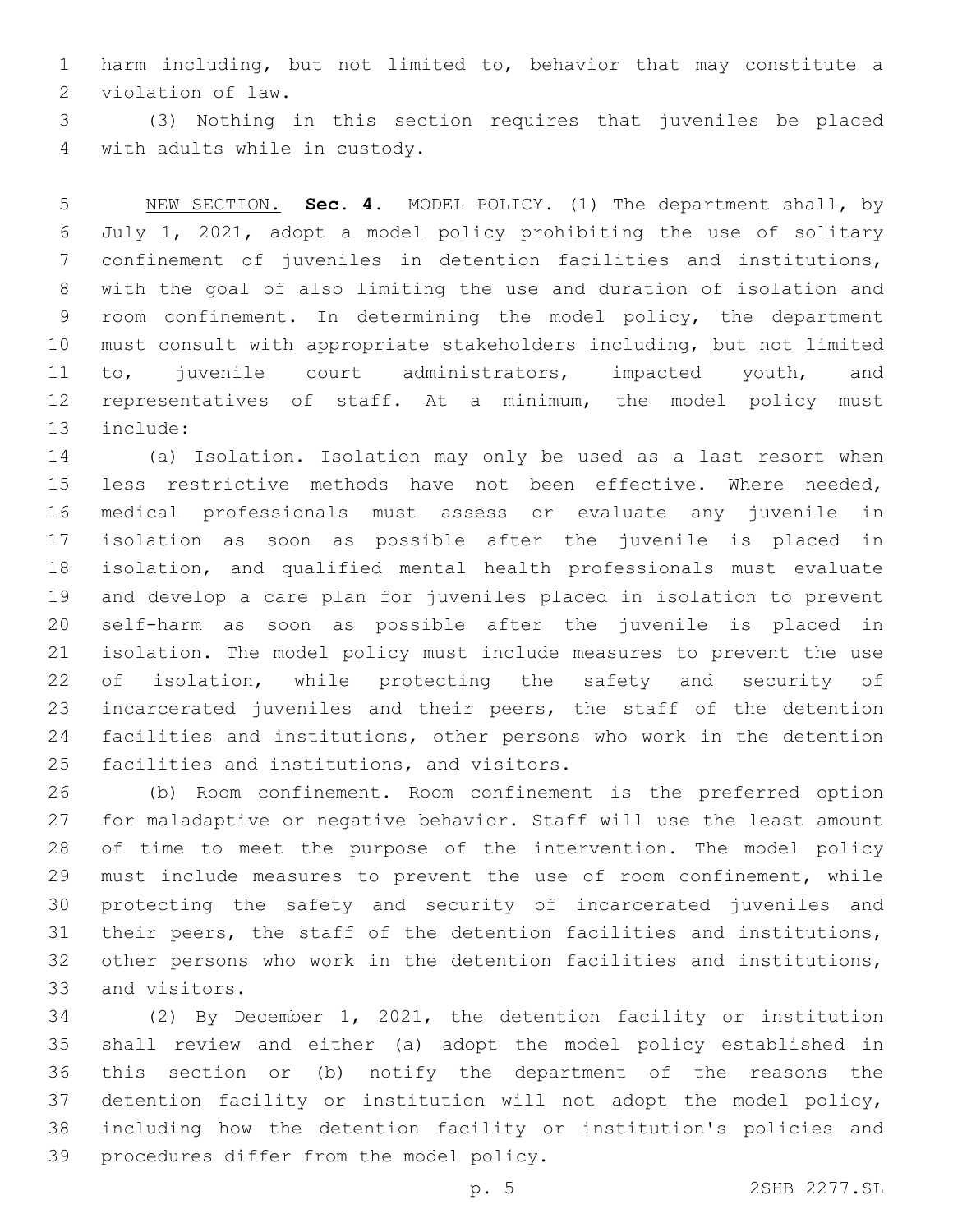NEW SECTION. **Sec. 5.** REPORTING REQUIREMENTS FOR THE DEPARTMENT. (1) The department must compile, on a monthly basis until November 1, 2022, the following information with respect to juveniles confined in all state institutions and facilities used for juvenile rehabilitation for whom isolation or room confinement was used in excess of one hour:

(a) The number of times isolation and room confinement were used;

 (b) The circumstances leading to the use of isolation and room 9 confinement;

 (c) The duration of each use of isolation and whether, for each instance of isolation, the use of isolation lasted more than four 12 hours within a twenty-four hour period;

 (d) Whether or not supervisory review occurred and was documented 14 for each instance of isolation and room confinement;

 (e) The race and age of the juvenile for each instance of 16 isolation and room confinement;

 (f) Whether or not a medical assessment or review and a mental health assessment or review were conducted and documented for each 19 instance of isolation; and

 (g) If the affected juvenile was not afforded access to medication, meals, and reading material during the term of confinement for each instance of isolation and room confinement.

 (2) Until November 1, 2022, information collected under subsection (1) of this section must be compiled into a report and submitted in compliance with section 7(1) of this act.

 (3) After November 1, 2022, the department must annually compile the information collected under subsection (1) of this section. The information collected must be posted on the department's web site.

 NEW SECTION. **Sec. 6.** REPORTING REQUIREMENTS FOR A COUNTY. (1) A county operating a detention facility must compile, on a monthly basis until November 1, 2022, the following information with respect to the detention facility for whom isolation or room confinement was used in excess of one hour:

(a) The number of times isolation and room confinement were used;

 (b) The circumstances leading to the use of isolation and room 36 confinement;

 (c) The duration of each use of isolation and whether, for each instance of isolation, the use of isolation lasted more or less than four hours within a twenty-four hour period, and, for instances

p. 6 2SHB 2277.SL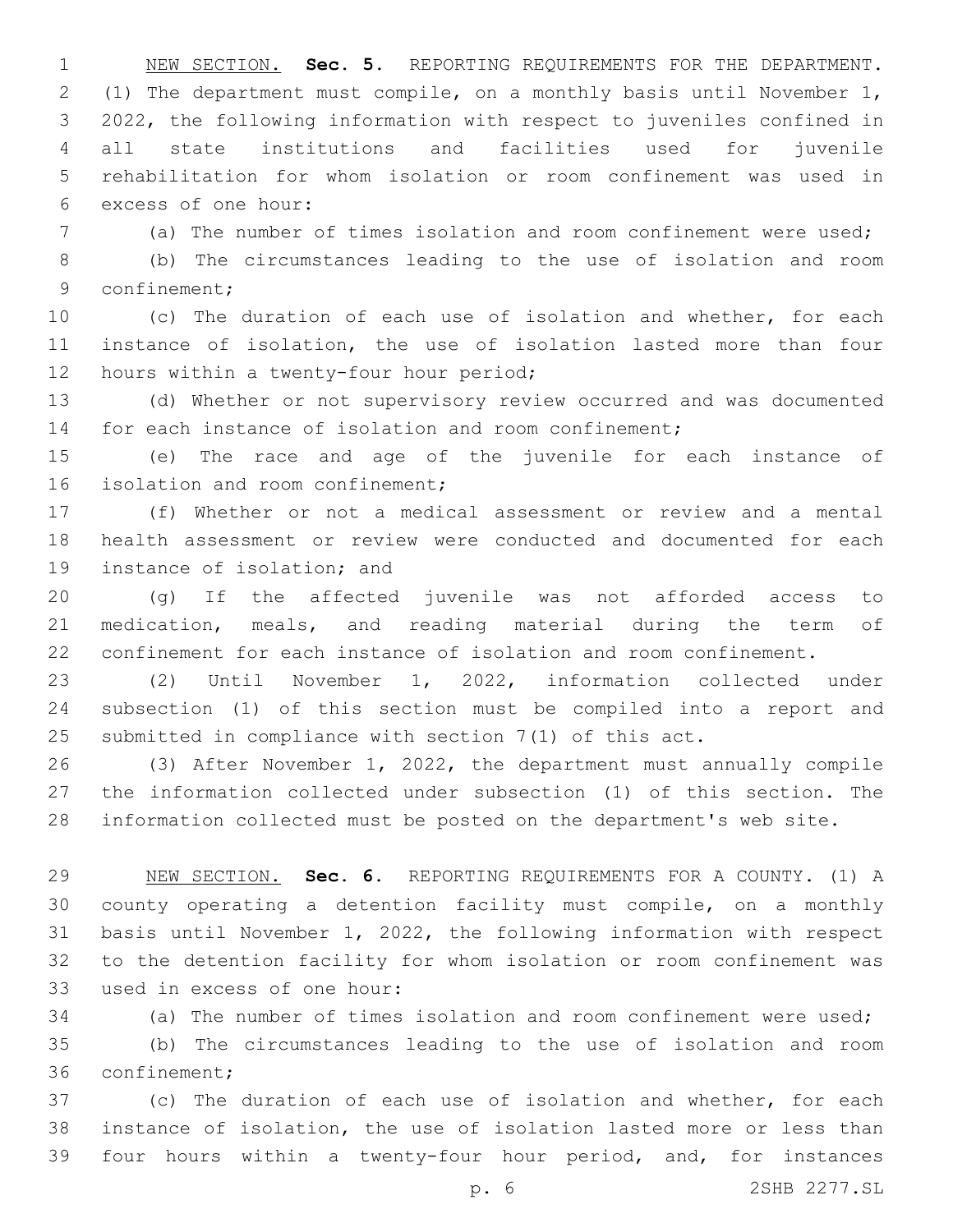lasting more than four hours, the length of time the juvenile 2 remained in isolation;

 (d) Whether or not supervisory review occurred and was documented for each instance of isolation and room confinement;

 (e) The race and age of the juvenile for each instance of isolation and room confinement;6

 (f) Whether or not a medical assessment or review and a mental health assessment or review were conducted and documented for each 9 instance of isolation; and

 (g) If the affected juvenile was not afforded access to medication, meals, and reading material during the term of confinement for each instance of isolation and room confinement.

 (2) Until November 1, 2022, information collected under subsection (1) of this section must be compiled into a report and submitted in compliance with section 7(1) of this act.

 (3) After November 1, 2022, a county operating a detention facility must annually compile the information collected under subsection (1) of this section. The information collected must be 19 posted on the detention facility's web site.

 NEW SECTION. **Sec. 7.** DATA REPORTING. (1) Information collected under sections 5(2) and 6(2) of this act and RCW 13.04.116(1)(c) must 22 be reported to the department of children, youth, and families by December 1, 2021, and an updated report must be submitted to the department by November 1, 2022. The department must compile the reported data and, in compliance with RCW 43.01.036, provide a data report to the appropriate committees of the legislature by December 1, 2022.

 (2) Beginning in January 2023, the department shall conduct periodic reviews of policies, procedures, and use of solitary confinement, isolation, and room confinement in juvenile detention facilities and institutions. Every three years, the department shall prepare a report to the legislature summarizing its reviews.

 **Sec. 8.** RCW 13.04.116 and 2017 3rd sp.s. c 6 s 603 are each 34 amended to read as follows:

 (1) A juvenile shall not be confined in a jail or holding 36 facility for adults, except:

 (a) For a period not exceeding twenty-four hours excluding weekends and holidays and only for the purpose of an initial court

p. 7 2SHB 2277.SL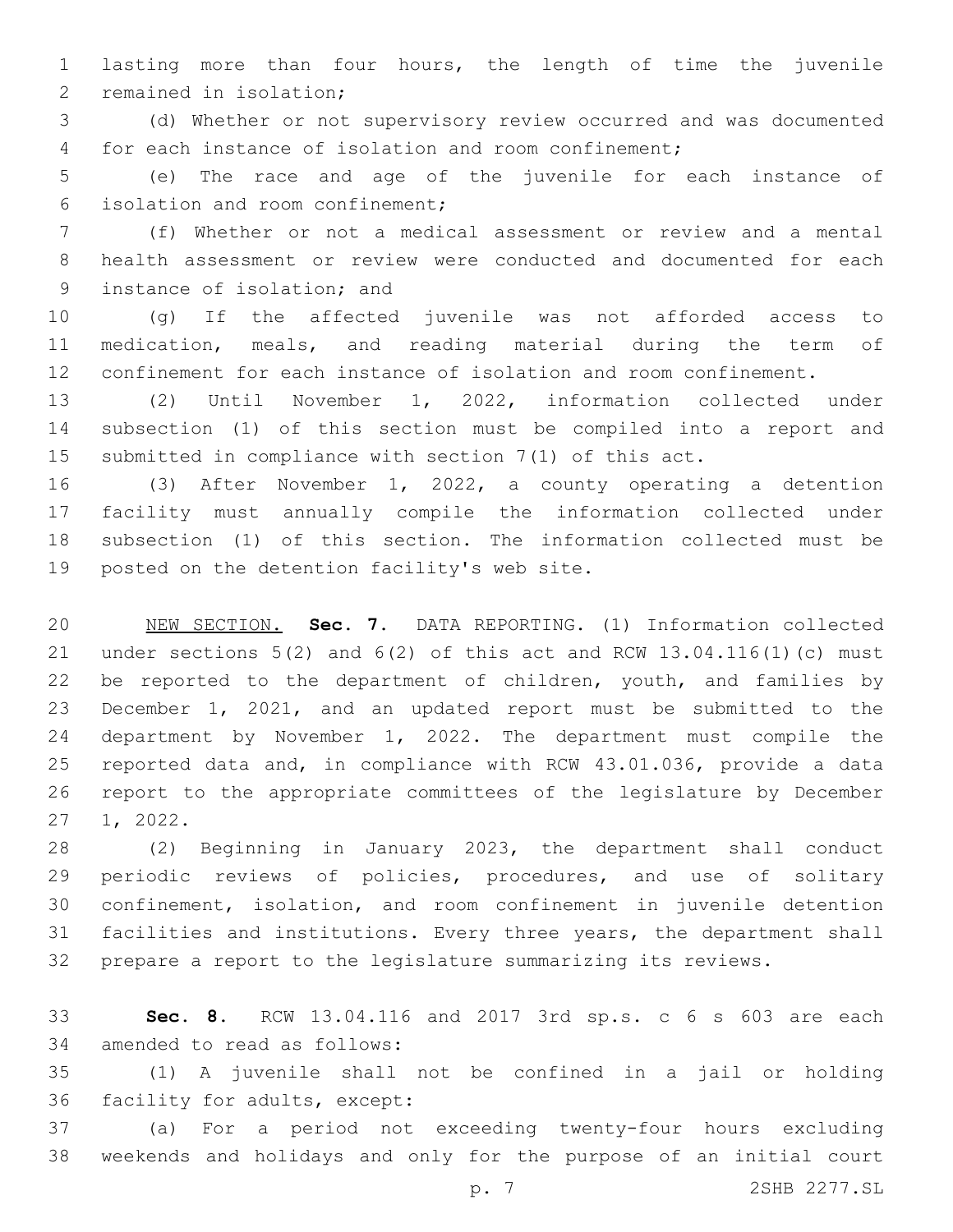appearance in a county where no juvenile detention facility is available, a juvenile may be held in an adult facility provided that the confinement is separate from the sight and sound of adult 4 inmates;  $((\theta \oplus))$ 

 (b) For not more than six hours and pursuant to a lawful detention in the course of an investigation, a juvenile may be held in an adult facility provided that the confinement is separate from the sight and sound of adult inmates; or

 (c) For a juvenile who is subject to exclusive adult criminal court jurisdiction under RCW 13.04.030 or who has been transferred to 11 adult criminal court under RCW 13.40.110, the juvenile may not be held in a jail or holding facility for a period exceeding twenty-four hours excluding weekends and holidays, unless a court finds, after a 14 hearing and in writing, that it is in the interest of justice.

 (i) If a court determines that it is in the interest of justice to permit a juvenile who is subject to exclusive adult criminal court jurisdiction under RCW 13.04.030 or who has been transferred to adult criminal court under RCW 13.40.110 to be held in a jail or holding 19 facility, the juvenile may not have sight or sound contact with adult inmates, unless the court also finds, after a hearing and in writing, 21 that it is in the interest of justice to permit sight or sound contact with adult inmates. In making the determination regarding 23 sight or sound contact with adult inmates under this subsection, the court shall consider:

25 (A) The age of the juvenile;

(B) The physical and mental maturity of the juvenile;

 (C) The present mental state of the juvenile, including whether 28 the juvenile presents an imminent risk of harm to himself or herself;

(D) The nature and circumstances of the alleged offense;

(E) The juvenile's history of prior delinquent acts;

 (F) The relative ability of the available adult and juvenile detention facilities to meet the specific needs of the juvenile, 33 protect the safety of the public, and protect other detained juveniles; and

(G) Any other relevant factors.

 (ii) If a court determines that it is in the interest of justice to permit a juvenile who is subject to exclusive adult criminal court jurisdiction under RCW 13.04.030 or who has been transferred to adult criminal court under RCW 13.40.110 to be held in a jail or holding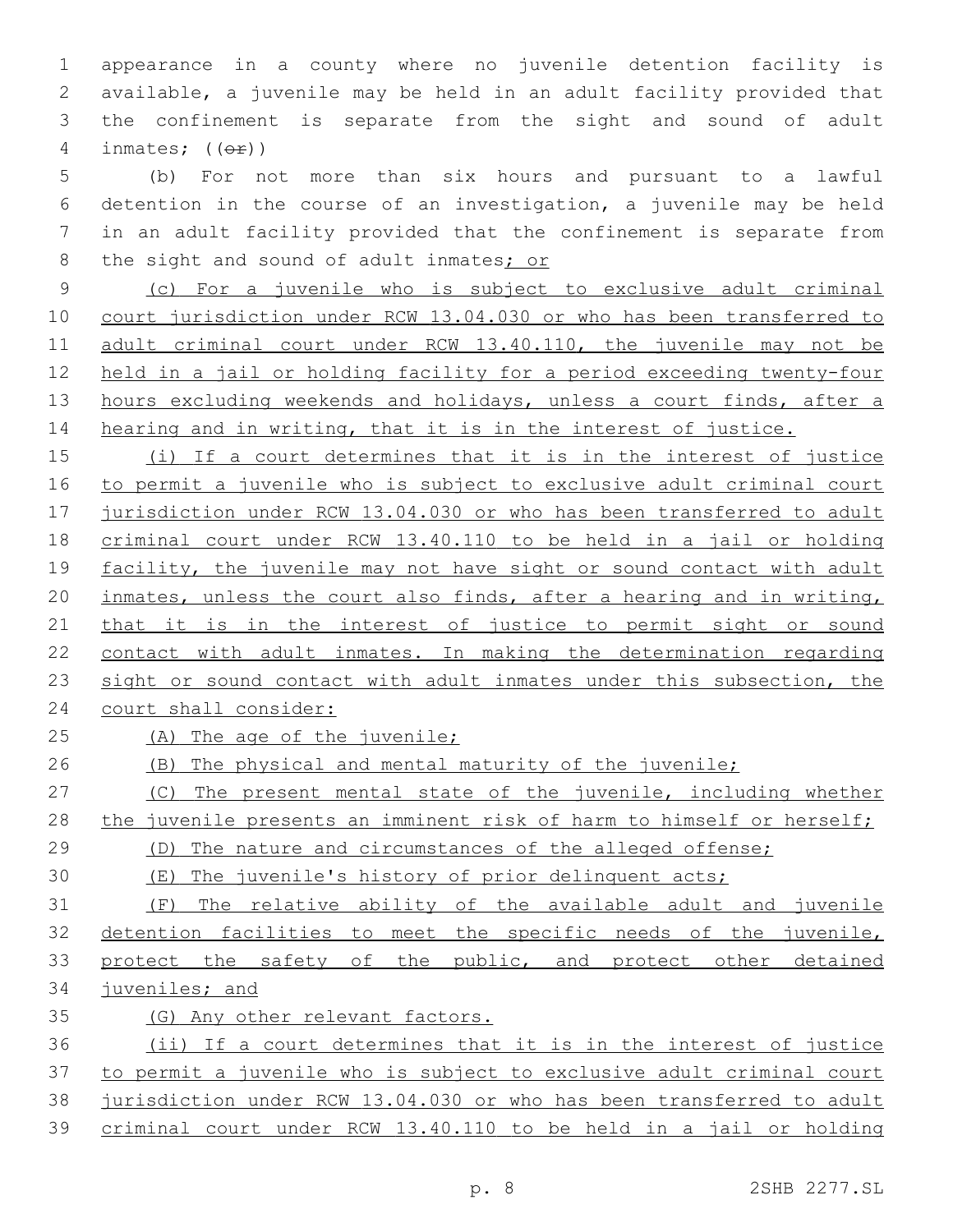facility or have sight or sound contact with adult inmates under this 2 section: (A) The court shall hold a hearing at least once every thirty days to review whether it is still in the interest of justice to permit the juvenile to be held in a jail or holding facility, as defined under RCW 70.48.020, or have sight or sound contact with adult inmates; and (B) The juvenile shall not be held in any jail or holding facility or permitted to have sight or sound contact with adult 10 inmates, for more than one hundred eighty days, unless: (I) The court, in writing, determines that there is good cause to 12 allow an extension beyond one hundred eighty days; or (II) The juvenile expressly waives this limitation. (iii) A juvenile who is subject to exclusive adult criminal court jurisdiction under RCW 13.04.030 or who has been transferred to adult criminal court under RCW 13.40.110 has the right to be represented by 17 counsel, and if indigent, to have counsel appointed for him or her by the court at any hearing held to determine whether to place the 19 juvenile in a jail or holding facility or to continue the juvenile's 20 placement in such a facility. (2) ((For purposes of this section a juvenile is an individual under the chronological age of eighteen years who has not been 23 transferred previously to adult courts.  $(3)$ )) The department shall monitor and enforce compliance with 25 this section. The department may use information regarding juveniles confined in a jail gathered under the authority granted by this subsection in the report required in section 7(1) of this act with 28 respect to juveniles in the custody of a jail or holding facility. A detention facility and a governing unit for a jail or holding facility must provide assistance to the department in gathering information regarding juveniles confined in a jail or holding facility. This information must include: (a) The age, race, and gender of each juvenile; (b) The circumstances requiring the juvenile to be placed in the 35 jail or holding facility; and (c) The length of time the juvenile was held in the jail or 37 holding facility.  $((+4))$   $(3)$  This section shall not be construed to expand or 39 limit the authority to lawfully detain juveniles.